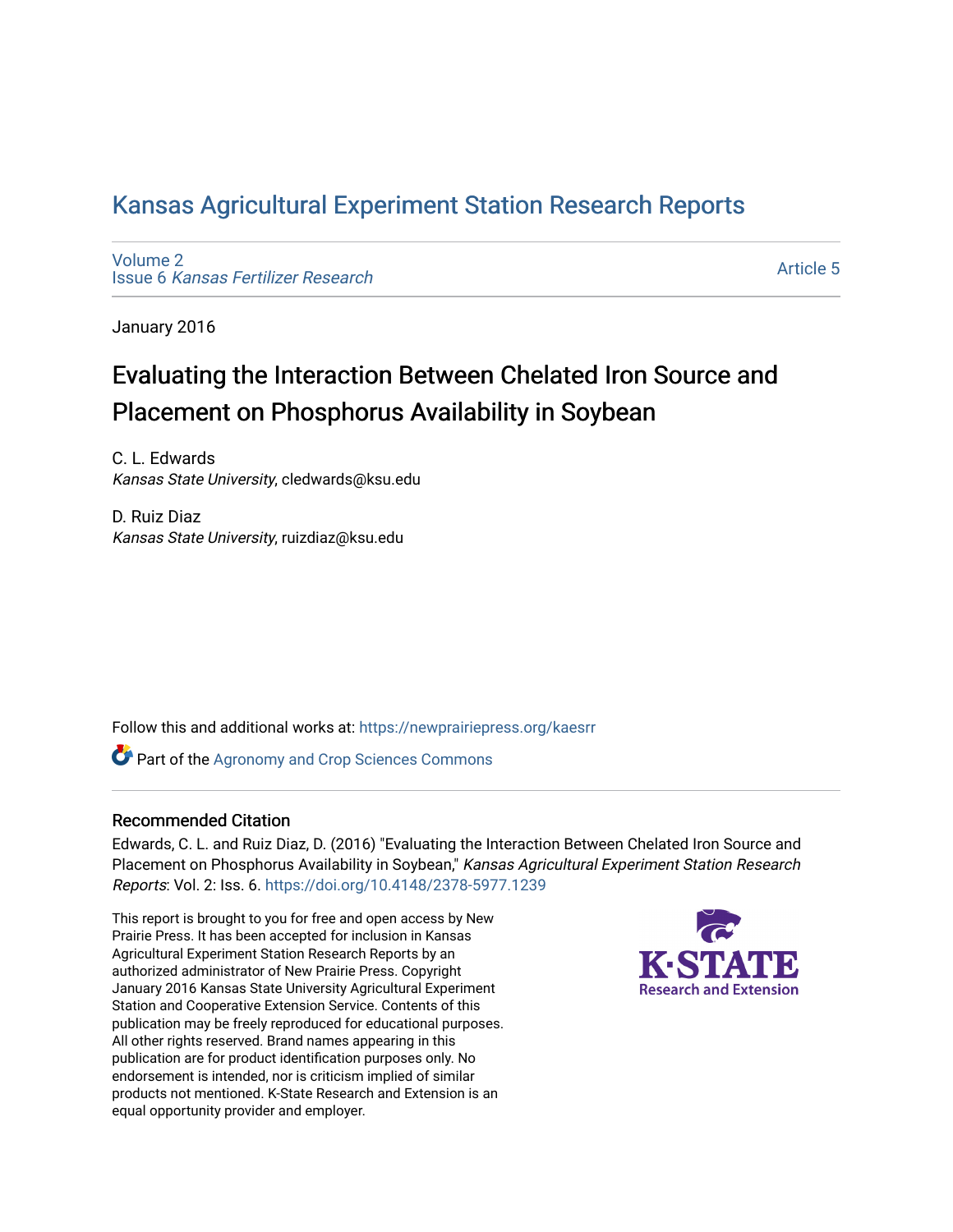## Evaluating the Interaction Between Chelated Iron Source and Placement on Phosphorus Availability in Soybean

### Abstract

In agriculture, chelating agents are used to supplement micronutrients, such as iron (Fe). However, little research has been conducted at the field-scale level to evaluate chelating agent effects on phosphorus (P). The objectives of this study were to evaluate three commercially available chelated Fe sources on early soybean growth and nutrient uptake. The study was conducted at six locations in 2014 and 2015. The experimental design was a randomized, complete block with a factorial treatment arrangement. The two factors included fertilizer source and fertilizer placement. The fertilizer sources were P only, EDTA-Fe, HEDTA-Fe, and one glucoheptonate product, Cee\*Quest N5Fe758 (CQ-758), with two fertilizer placements, in-furrow with seed contact and surface band at planting. Results show soybean yield was affected by chelate source and placement. Greater yields occurred with application in-furrow at Scandia in 2014 and 2015, but in-furrow was superior at Rossville in 2015. Increased yields also occurred with applications of EDTA and HEDTA. However, further analysis of tissue and grain may show chelate effects on nutrients.

### Keywords

phosphorus, soybean, chelating agents, fertilizer, placement

### Creative Commons License



This work is licensed under a [Creative Commons Attribution 4.0 License](https://creativecommons.org/licenses/by/4.0/).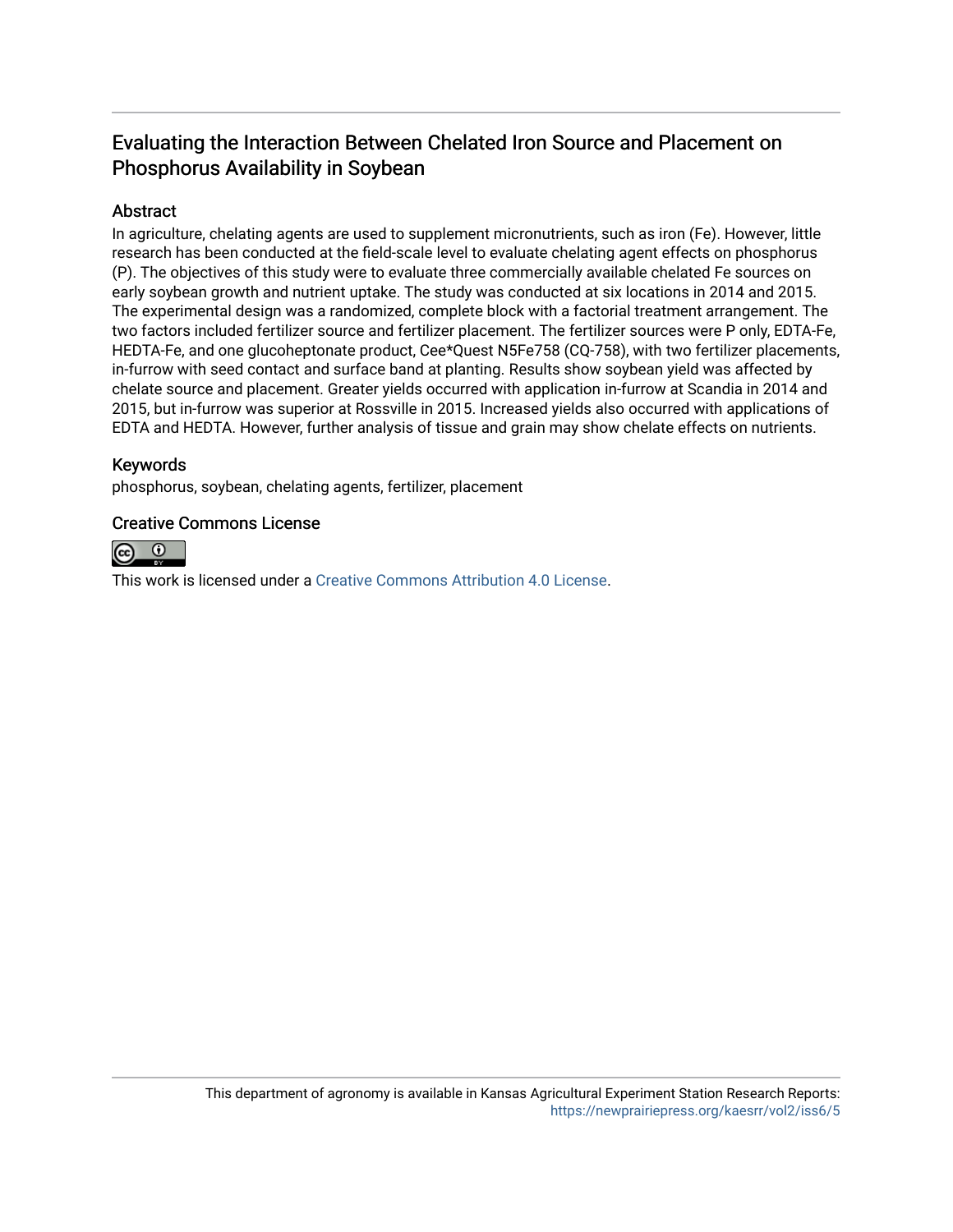

# Kansas Fertilizer Research 2016



# Evaluating the Interaction Between Chelated Iron Source and Placement on Phosphorus Availability in Soybean

*C.L. Edwards and D.A. Ruiz Diaz*

## Summary

In agriculture, chelating agents are used to supplement micronutrients, such as iron (Fe). However, little research has been conducted at the field-scale level to evaluate chelating agent effects on phosphorus (P). The objectives of this study were to evaluate three commercially available chelated Fe sources on early soybean growth and nutrient uptake. The study was conducted at six locations in 2014 and 2015. The experimental design was a randomized, complete block with a factorial treatment arrangement. The two factors included fertilizer source and fertilizer placement. The fertilizer sources were P only, EDTA-Fe, HEDTA-Fe, and one glucoheptonate product, Cee\*Quest N5Fe758 (CQ-758), with two fertilizer placements, in-furrow with seed contact and surface band at planting. Results show soybean yield was affected by chelate source and placement. Greater yields occurred with application in-furrow at Scandia in 2014 and 2015, but in-furrow was superior at Rossville in 2015. Increased yields also occurred with applications of EDTA and HEDTA. However, further analysis of tissue and grain may show chelate effects on nutrients.

## Introduction

Increasing yield with the application of chelated micronutrients has been studied extensively since the 1920s. Chelating agents are used extensively in the Great Plains and North Central regions due to widespread Fe deficiencies in soybean (Good and Johnson, 2000). The chances of increasing soybean yields with the application of micronutrients is highest with Fe (Liesch et al., 2011) and magnese (Mn) (Loecker et al., 2010), when compared to other nutrients. Soil application of chelated Fe has shown to decrease Mn uptake (Ghasemi-Fasaei et al., 2003) as soybeans are affected more by Fe/ Mn antagonism (Ghasemi-Fasaei et al., 2003).

In addition to the effects of chelated Fe on other metals, there is potential for an effect on plant available phosphorus (P). A soil incubation study observing the effects of chelates on plant available P resulted in increased P with the application of EDTA and HEDTA (Edwards et al., 2013). Increasing chelating agent application rate was also found to increase soil test P for EDTA and HEDTA (*r*2=0.86 and 0.95) in a soil with high P adsorption capacity. This increase in P was attributed to EDTA binding Fe within soil colloids and decreasing the P adsorption capacity of the soil (van der Zee and van Riemsdijk, 1988).

Kansas State University Agricultural Experiment Station and Cooperative Extension Service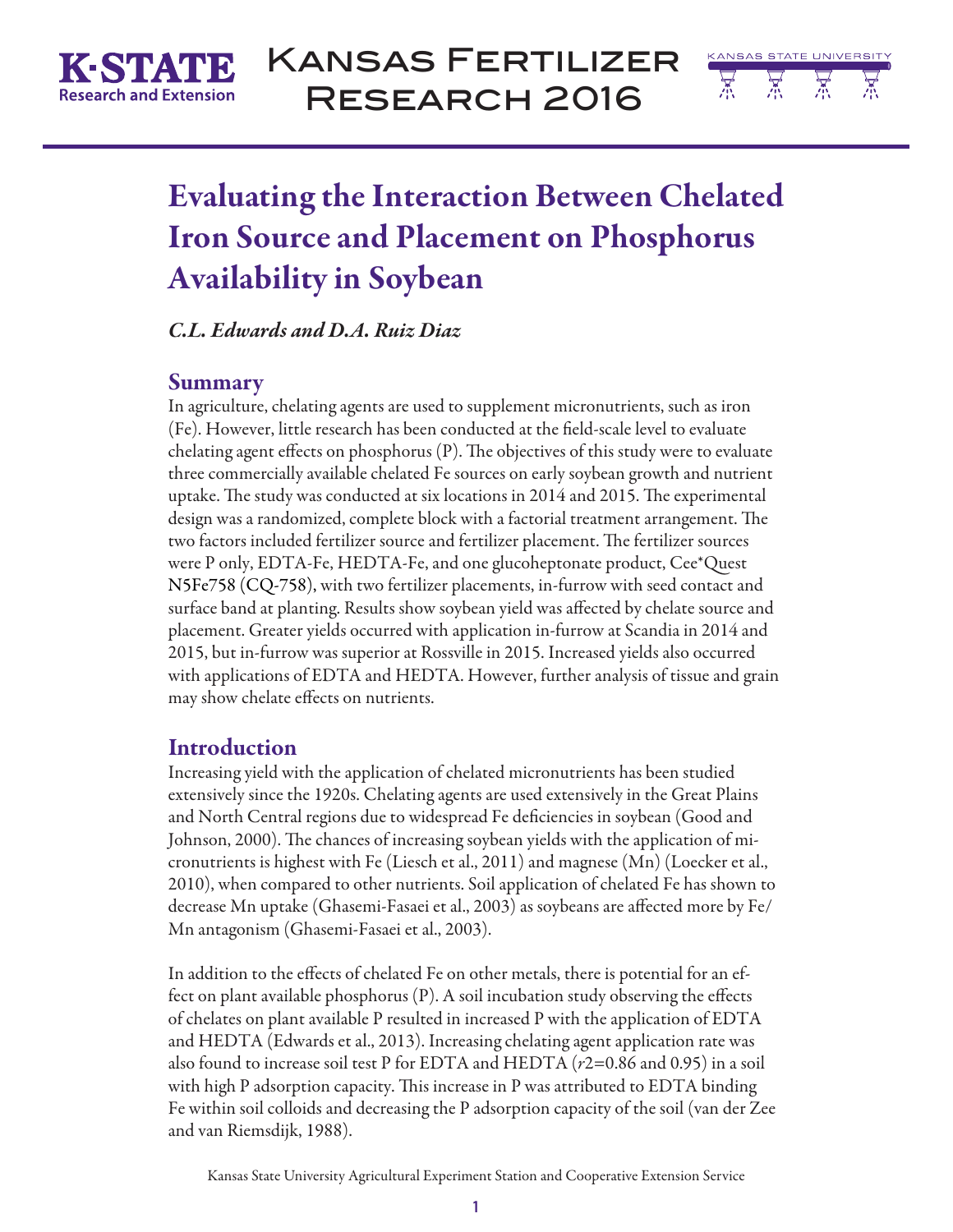Farmers often question the most effective application method of chelated micronutrient and their effects on other nutrients. Little research has been conducted at the field-scale level to evaluate the effect of chelates on phosphorus and other nutrients. The objectives of this study were to evaluate four commercially available chelated Fe sources on early soybean growth and nitrogen (N), P, and potassium (K) uptake, comparing two common application methods.

## Procedures

The study was conducted at six locations; Rossville, Scandia, and Hutchinson in 2014, and Rossville, Scandia, and Colby in 2015. The experimental design was a complete, randomized block design with four replications. Plots were 10 ft wide by 30 ft long (4 rows of soybeans) at all locations. In 2015, the plots at Colby were 10 ft wide by 20 ft long. A total of 11 treatments were included at each location and are described in Table 1. The treatment structure includes an absolute control with a factorial arrangement of placement and fertilizer source. In-furrow and surface band fertilizer placements were compared in combination with 3 fertilizer chelate products and one phosphorus only product for each placement. Phosphorus fertilizer was applied at 20 lb  $\rm P_2O_5$  per acre and chelates were applied in-furrow and surface banded at 3 and 6 gal per acre, respectively. The chelating agents used were commercially available products. Both EDTA and HEDTA were solutions of 4.5% Fe. The CQ-758 contains 5% Fe chelated as a glucoheptonate.

Initial soil samples were collected in the spring of 2014 and 2015 by collecting one composite sample at 6 inches deep per plot. Samples were analyzed for pH, Mehlich-3 P, ammonium acetate K, and organic matter (Table 2). The center two rows of soybeans were machine harvested for the total length of the plot  $(30 \text{ ft})$ . Grain weights were recorded at the end of the growing season and adjusted for 13.0 % moisture. Soybean seed grain moisture and test weight were monitored at harvest.

Data were analyzed by location and across locations, using location as a random variable for analysis. Soybean parameters were analyzed using PROC GLIMMIX SAS 9.1 (SAS, 2010) to determine if there was a significant  $(P = 0.10)$  response to fertilizer source, fertilizer placement, and the interaction between fertilizer and placement using soil test P (STP) as a continuous variable. Main effects of fertilizer and placement and the interaction on least square means of soybean parameters were tested.

## Results

All locations, except Colby, can be categorized as below the "critical level" on STP (Table 1) (Liekam et al., 2003), therefore, having a response to P fertilization. Chelate placement was found to significantly affect soybean yield in Scandia and Rossville (Table 2). Increased yields with in-furrow placement in Scandia in 2014 and 2015 could be attributed to finer texture soils. However, in Rossville, greater yield with surface band applications could potentially be due to sandy soil texture. Fertilizer application in-furrow with seed contact in soils with low CEC and organic matter could have detrimental effects on germination. Further analysis of application on population count could further explain these results. Chelate source was also found to affect soybean yield (Table 2). Highest yields were observed after applications of EDTA-Fe and HEDTA-

Kansas State University Agricultural Experiment Station and Cooperative Extension Service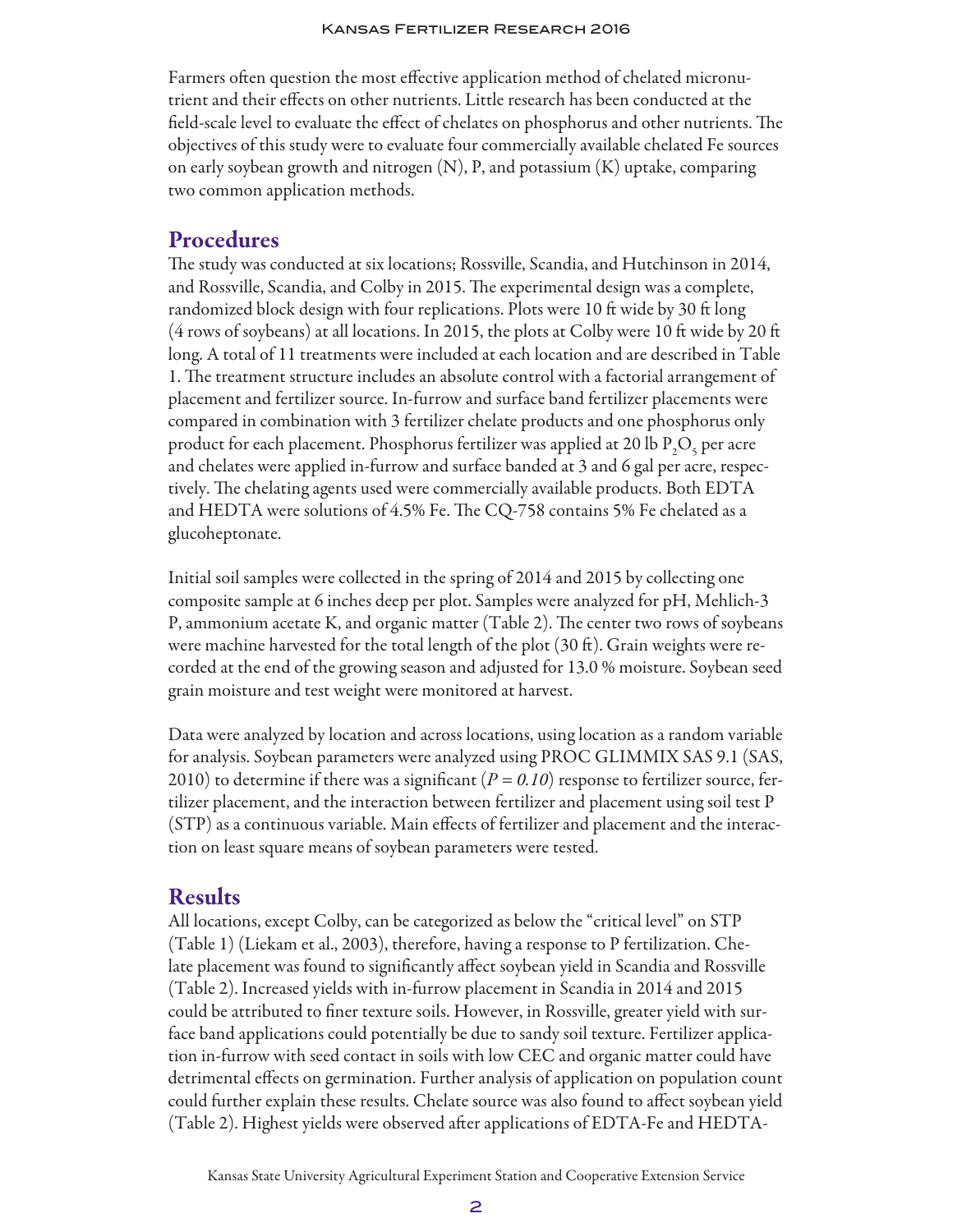#### Kansas Fertilizer Research 2016

Fe. Further analysis of tissue samples taken at V-4 and R-3 and grain samples following harvest may prove chelate and placement effects on nutrient uptake.

### **References**

- Edwards, C. L., R. O. Maguire, G. B. Whitehurst, and M. M. Alley. 2014. Using synthetic chelating agents to decrease phosphorus binding in soils. Soil Sci. Soc. Am. J. Submitted.
- Ghasemi, R., A. Ronaghi, M. Maftoun, N. Karimian, and P. N. Soltanpour. 2003. Influence of iron-manganese interaction in soybean genotypes in a calcareous soil. J. Plant Nutr. 26:1815-1823.
- Goos, R. J., B. E. Johnson, and M. Thiollet. 2000. A comparison of availability of three zinc sources to maize (*Zea mays* L.) under greenhouse conditions. Soil Fertil. Soils 31:343-347.
- Liekam, D. F., R. E. Lamond, and D. B. Mengel. 2003. Soil test interpretations and fertilizer recommendations. Kansas State University. MF-2586.
- Liesch, A. M., D. A. Ruiz Diaz, K. L. Martin, B. L. Olsen, D. B. Mengel, and K. L. Roozeboom. 2011. Management strategies for increasing soybean yield on soils susceptible to iron deficiency. Agron. J. 103:1870-1877.
- Loecker, J. L., N. O. Nelson, W. B. Gordon, L. D. Maddux, K. A. Janssen, and W. T. Schapaugh. 2010. Manganese response to conventional and glyphosate resistant soybean. Agron. J. 102:606-611.
- Pedersen, P. 2009. Soybean growth and development. PM1945. Iowa State University, University Extension, Ames, Iowa.
- Thomas, R. L., R. W. Sheard, and J. R. Moyer. 1967. Comparison of conventional and automated procedures for nitrogen, phosphorus, and potassium analysis of plant material using a single digestion. Agron. J. 59:240-243.
- van der Zee, S.E.A.T.M., and W.H. van Riemsdijk. 1988. Model for long-term phosphate reaction kinetics in soil. J. Environ. Qual. 17:35–41.

|            |      |      | $\sigma$                        |           |                |
|------------|------|------|---------------------------------|-----------|----------------|
| Location   | Year | pH   | Phosphorus                      | Potassium | Organic matter |
|            |      |      | ------------ mg/kg ------------ |           | $\%$           |
| Hutchinson | 2014 | 6.87 | 19                              | 183       | 2.3            |
| Rossville  | 2014 | 7.07 | 17                              | 218       | 2.1            |
| Scandia    | 2014 | 6.21 | 6                               | 508       | 2.8            |
| Colby      | 2015 | 7.4  | 27                              | 832       | 2.0            |
| Rossville  | 2015 | 7.2  | 20                              | 256       | 2.0            |
| Scandia    | 2015 | 6.6  | 13                              | 507       | 2.9            |

Table 1. Initial soil test results taken in early spring 2014 and 2015